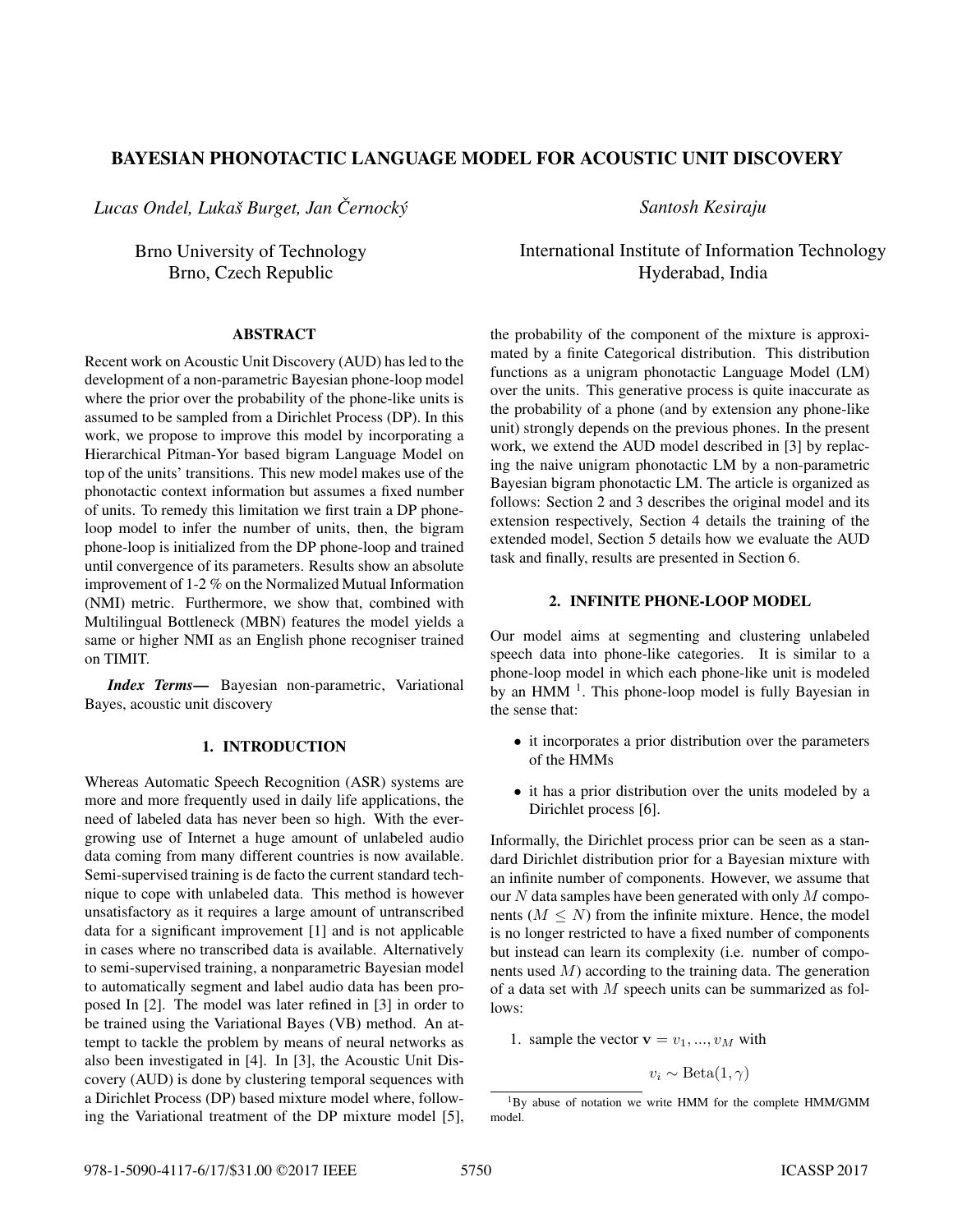where  $\gamma$  is the concentration parameters of the Dirichlet process

2. sample M HMM parameters  $\theta_1,...,\theta_M$  from the base distribution of the Dirichlet process

$$
\theta_i \sim H
$$

- 3. For a sequence of, say,  $L$  phone-like units, the sequence of features associated to the unit  $l$  is sampled with the following scheme:
	- (a) sample the cluster index  $c_l$  from the distribution  $\pi(\mathbf{v})$  defined as:

$$
\pi_i(\mathbf{v}) = v_i \prod_{j=1}^{i-1} (1 - v_j)
$$

- (b) From the HMM's parameters  $\theta_{c_i}$ :
	- i. sample a sequence of state  $s = s_1, ..., s_n$
	- ii. for each state  $s_t$ , sample a Gaussian component  $m_t$  and generate data point  $x_t$  from it.

The graphical representation of this model is shown in Figure 1a. The priors over the GMM weights, Gaussian mean and (diagonal) covariance matrix are a Dirichlet and a Normal-Gamma density respectively. A similar model has been applied in [2], however, two major differences should be noted: first, we have chosen to consider the stick-breaking construction [5] of the Dirichlet process (step 1 and 2 of the generation) rather than the Chinese Restaurant Process (CRP). See [7] and [2] for training Bayesian models with the CRP. This allows us to use variational methods to infer the distribution over the parameters rather than sampling methods. Secondly, our model does not have any boundary variable. The segmentation of the data is carried out by seeing this mixture of HMMs as a single HMM and using the standard Viterbi algorithm. See [3] for the Variational Bayesian treatment of this model.

#### 3. BIGRAM PHONE-LOOP MODEL

The model previously described is able to learn the appropriate number of units for a given data set thanks to the Dirichlet Process prior. The learnt probabilities of each unit to occur can be seen as a simple unigram phonotactic language model. It is well known however, that each language has a specific phone distribution and moreover a specific n-gram phone sequence distribution. Hence, the simple phone-loop model is limited in the sense that it does not make use of the phonotatic context information. To remedy this problem, we can replace the Dirichlet Process prior by a Hierarchical Pitman-Yor process based Language Model (HPYLM) [8] [9]. The HPYLM prior guarantees that the probability of each unit to

occur depends on the previous  $O$  units, where  $O$  is the order of the hierarchy of the HPY. The data generation with a bigram based HPYLM is summarized as follows:

1. sample the HMM parameter sets  $\theta_1, ..., \theta_K$  from the prior distribution:

 $\theta_i \sim \phi$ 

2. sample a Categorical distribution from the top level Pitman-Yor process (PY)

$$
G_1 \sim PY(G_0, \gamma_0, d_0)
$$

where  $G_0$ ,  $\gamma_0$  and  $d_0$  are the base distribution, the concentration and the discount parameters of the PY respectively. In our case, we assumed  $G_0$  to be a uniform Categorical distribution

3. sample K context-dependent distributions over the units  $G_{2,1},...,G_{2,K}$ 

$$
G_{2,i} \sim PY(G_1, \gamma_1, d_1)
$$

where  $G_1$ ,  $\gamma_1$  and  $d_1$  are the base distribution, the concentration and the discount parameters of the secondlevel PY respectively

- 4. A sequence of L units  $c_1, \ldots, c_L$  and the associated sequence of features is sampled as follow :
	- (a) sample the lth unit index for the  $c_l$ :

$$
c_l \sim G_{2,c_{l-1}}
$$

(b) finally, sample the state path  $s_1, \ldots, s_n$ , the state's mixture components  $m_1, \ldots, m_n$  and the features vectors  $x_1, \ldots, x_n$  from the HMM with parameters  $\theta_{c_l}$  as described in section 2

The graphical model corresponding to this generation process is depicted in Figure 1b. We draw the reader's attention to the fact that, contrary to the model presented in Section 2, we assume here a finite number of units. Hence, while the HPY based phone-loop can model context-dependent unit transitions, it is not suitable to infer the number of units. Eventually, this limitation could be resolved by assuming the HMM parameters  $\theta$  to be sampled from the top level base distribution  $G_0$  of the HPY. However, because there is no known analytic form for the stick-breaking representation of the HPY [10], and therefore no simple VB inference algorithm adapted to this model, it would require to train the HMM parameters using Gibbs sampling losing the benefits of the VB inference, as discussed in [3].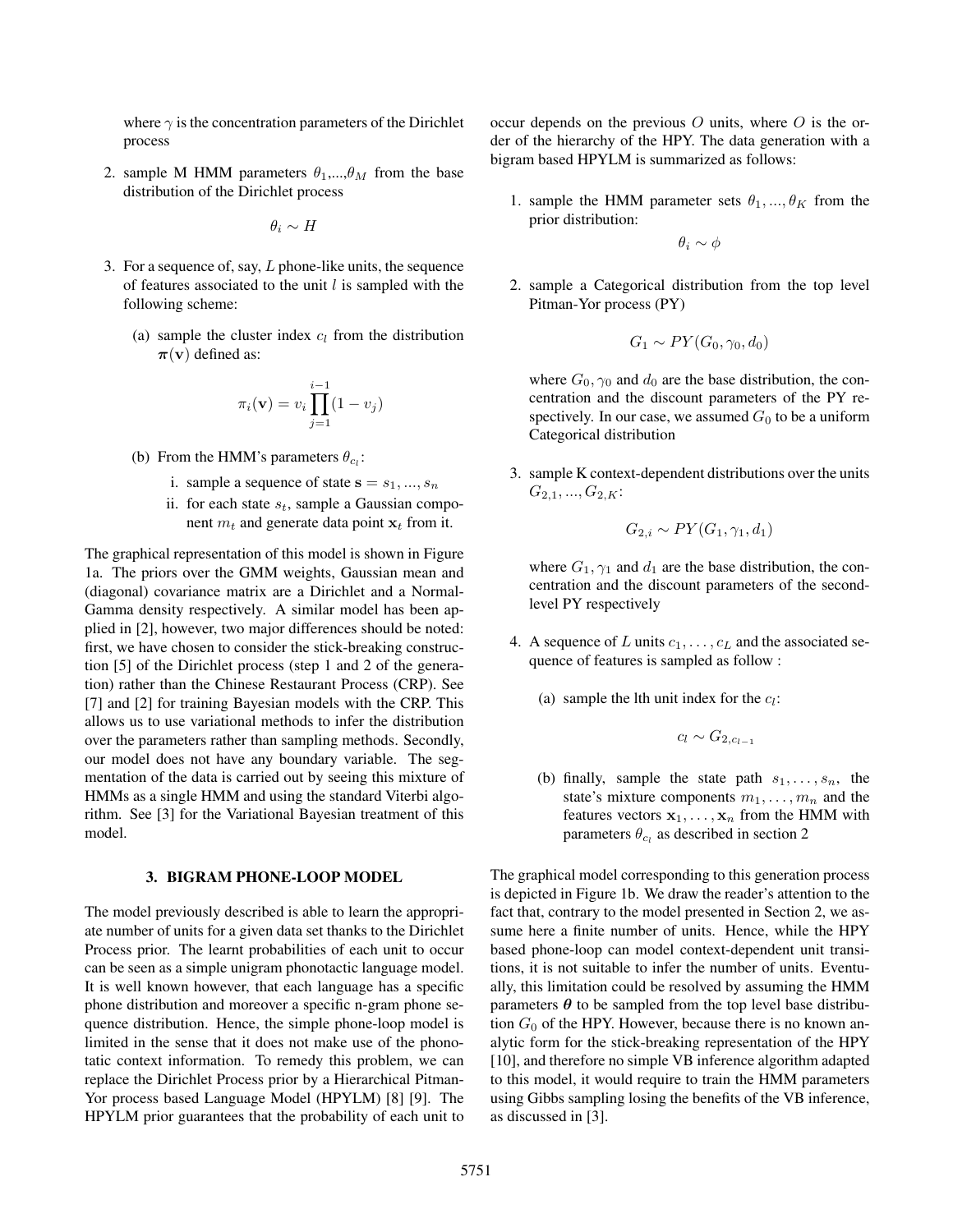## Fig. 1: Two different AUD models



## 4. TRAINING

In section 2 and 3 we presented two phone-loop models, the first one learning the complexity (i.e. the number of units) needed to model the data whereas the latter one makes use of the phonotactic context information. Figure 2 shows the evolution of the number of units during the VB training of the DP based phone-loop model. As we can see, the number of units stabilizes very quickly at the beginning of the training. This suggests that we can proceed in two stages: first learning the number of units with the DP based phone-loop model and then refining the HMMs' parameters using the bigram phone-loop model. The DP phone-loop model is trained using VB inference as described in [3]. Once the training of the DP phone-loop model has converged we switch to a 3-steps training procedure that we repeat until convergence:

- 1. label the data with Viterbi algorithm using the current phone-loop model
- 2. train the HPY based language model on the labeled data using the Chinese Restaurant Franchise (CRF) [8]
- 3. set the unit-to-unit transitions according to the trained phonotactic LM and retrain the HMMs' parameters while keeping fixed the aforementioned transitions.

While this algorithm was experimentally proven to be efficient (see Section 6) it is worth mentioning a couple of possible variations. First of all, training the HPYLM on the Viterbi path can be seen as an approximation of the VB training. This approximation could be refined by sampling paths instead of using the most likely one. Sampling several paths for an utterance would account for the uncertainty of the sequence unit. It was found experimentally that doing so considerably slows down the training and yields the same results as the method proposed above. Another important point is that we retrained from scratch the full HPYLM each time we update the HMMs' parameters. Indeed, the CRF assumes a fixed training data whereas in our case the sequences of units possibly change each time we update the acoustic model. This limitation could be tackled by removing all the customers of



(a) Phone-Loop model with a Dirichlet Process prior (b) Phone-Loop model with a bigram phonotactic HPYLM



Fig. 2: Evolution of the number of units during the training of the DP model. The number of units was found by labeling (Viterbi decoding) the data and counting how many different units occurred.

one utterance and then re-sampling a new sitting arrangement for this utterance. This approximation of the CRF is slightly inaccurate for very small data set but works well for any reasonable size data set. The possible speed up of this approximation is however counterbalanced by some memory overhead as we have to store the utterance corresponding to each customer in the CRF. No performance difference between the two approaches was found experimentally.

### 5. EVALUATION

The evaluation of the discovered acoustic unit is not as straightforward as it may seem since the usefulness of the discovered units is highly task dependent. In this work, we use the mutual information between the human expert labeling and the discovered units. The mutual information between two random variables  $X$  and  $Y$  is defined as

$$
I(X;Y) = H(X) - H(X|Y)
$$
\n<sup>(1)</sup>

where  $H(X)$  is the entropy of X and  $H(X|Y)$  is the entropy of  $X$  given  $Y$ . Note that it is a symmetric measure. Informally, this metric can be understood as a "correlation" measure between the the discovered untis and the true phones.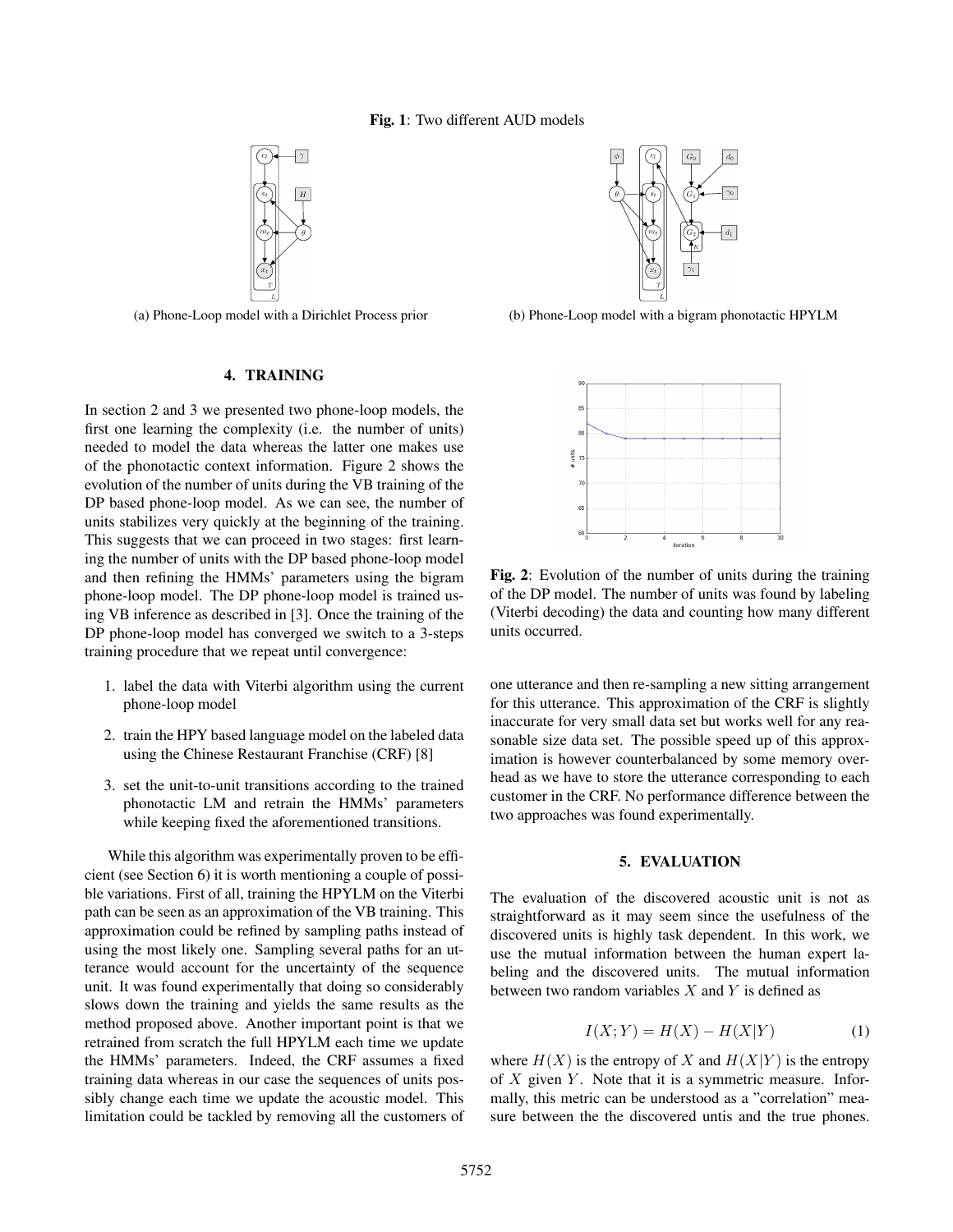The mutual information gives a result in bits, however, since the maximum amount of bits to learn depends on the data and the task, we divide by the entropy of the true labels:

$$
NMI = \frac{I(X;Y)}{H(X)}\tag{2}
$$

where NMI stands for Normalized Mutual Information. This quantity is also known as the *uncertainty coefficient*. Note that the NMI version is not symmetric anymore and range from 0 to 1. Practically, we generate a sequence of units for each utterance of some test data using the Viterbi algorithm and then, we map each unit to its closest label in time. Using this one-to-one mapping the computation of the NMI is straightforward.

#### 6. RESULTS

The experiments were conducted on the TIMIT database [11]. We used two different set of features: the mean normalized MFCC +  $\Delta$  +  $\Delta\Delta$  generated by HTK [12] and the Multilingual BottleNeck (MBN) features [13] trained on the Czech, German, Portuguese, Russian, Spanish, Turkish and Vietnamese data of the Global Phone database. As shown in

| model             | features     | <b>NMI</b> |
|-------------------|--------------|------------|
| DP phone loop     | MFCC         | 33.94      |
| Bigram phone loop | <b>MFCC</b>  | 34.82      |
| DP phone loop     | <b>GP BN</b> | 42.06      |
| Bigram phone loop | <b>GP BN</b> | 42.63      |

Table 1: Normalized Mutual Information of the DP phoneloop and the bigram phone-loop for MFCC and MBN features

Table 1, the bigram phone-loop model improves the NMI for both sets of features. The improvement is relatively smaller with the MBN features. This is to be expected as the MBN features are trained and computed using some temporal context which reduces the influence of the bigram LM. Note that the results of the DP phone-loop model are slightly worse than the ones reported in [3] as we have used a separate test set rather than evaluating the NMI on the training data.

In standard ASR systems, it is a common practice to scale down the acoustic scores to alleviate the influence of the wrong assumptions of the HMM. Scaling down the acoustic score (in our case, this corresponds to multiply Equation 5 in [3] by some scaling factor) reduce the dynamic range of the log-likelihood of the emissions' density and thus strengthen the influence of the state transitions and the language model. We found out experimentally that scaling the acoustic scores during the bigram phone-loop model training can significantly improve the final NMI. Figure 3 shows the absolute NMI improvement over the simple DP phone-loop model for various acoustic scale. The optimal scaling differs for the MFCC and the MBN features as the dynamic range of both feature sets are rather different. Final results including



Fig. 3: Absolute improvement of the NMI when scaling down the acoustic scores.

the optimal acoustic scale for MFCC and MBN features are shown in Table 2. For comparison, we computed the NMI

| model              | features     | ac. scale | <b>NMI</b> |
|--------------------|--------------|-----------|------------|
| DP phone loop      | <b>MFCC</b>  |           | 33.94      |
| Bigram phone loop  | <b>MFCC</b>  | 1.0       | 34.82      |
| Bigram phone loop  | <b>MFCC</b>  | 0.1       | 35.86      |
| DP phone loop      | <b>GP BN</b> |           | 42.06      |
| Bigram phone loop  | <b>GP BN</b> | 1.0       | 42.63      |
| Bigram phone loop  | <b>GP BN</b> | 0.2       | 43.25      |
| English phone rec. |              |           | 42.21      |

Table 2: NMI of the DP phone-loop and the bigram phoneloop for MFCC and MBN features with optimal scaling

from the output of a phone recogniser trained with Kaldi [14] using the standard TIMIT recipe. Interestingly, the NMI of this baseline is similar to the MBN DP phone-loop and the bigram MBN phone-loop is about one percent better (see Table 2). Even though care has to be taken as the NMI is not a perfect metric it is a promising results which let us hope that the research field of AUD will soon be mature enough to be applied to low-resource languages that are so far out of reach of speech technologies.

# Acknowledgement

The work reported here was carried out during the 2016 Jelinek Memorial Summer Workshop on Speech and Language Technologies, which was supported by Johns Hopkins University via DARPA LORELEI Contract No HR0011-15-2- 0027, and gifts from Microsoft, Amazon, Google, Facebook. It was also supported by European Union's Horizon 2020 project No. 645523 BISON and Czech Ministry of Education, Youth and Sports from the National Programme of Sustainability (NPU II) project "IT4Innovations excellence in science - LQ1602"